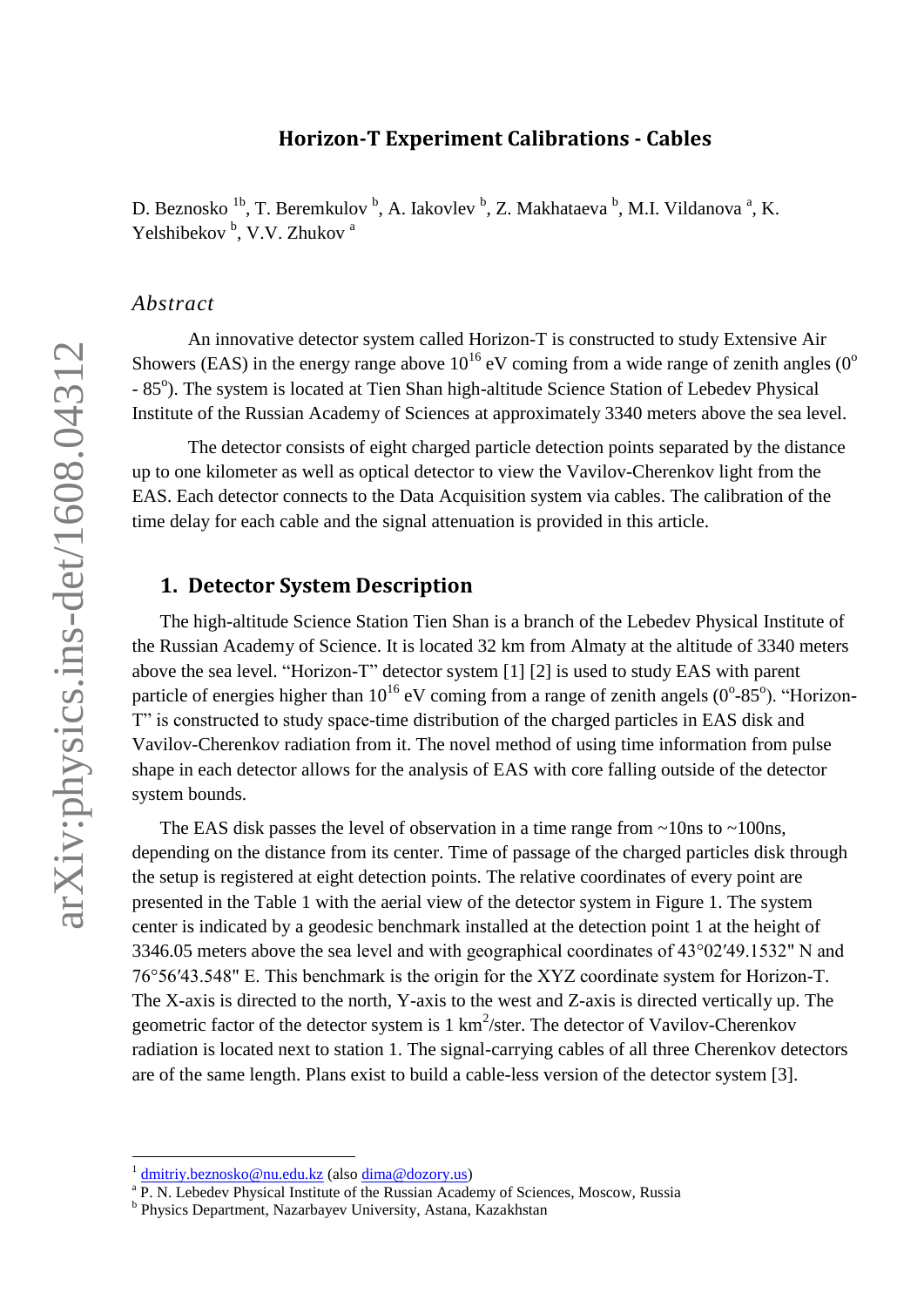

**Figure 1: Detection points aerial view.**

<span id="page-1-1"></span><span id="page-1-0"></span>

| <b>Station #</b> | X, m     | Y, m     | Z, m    | R, m  |
|------------------|----------|----------|---------|-------|
|                  | 0        | $\theta$ |         |       |
| $\overline{2}$   | $-445.9$ | $-85.6$  | 2.8     | 454.1 |
| 3                | 384.9    | 79.5     | 36.1    | 394.7 |
| $\overline{4}$   | $-55.0$  | $-94.0$  | 31.1    | 113.3 |
| 5                | $-142.4$ | 36.9     | $-12.6$ | 147.6 |
| 6                | 151.2    | $-17.9$  | 31.3    | 155.4 |
| 7                | 88.6     | 178.4    | $-39.0$ | 203.0 |
| 8                | 221.3    | 262.0    | 160.7   | 374.0 |

**Table 1: Coordinates of all detection points.**

## **1.1 Scintillator Detectors**

Three scintillator detectors (SD), oriented perpendicular to each other in the x, y and z planes, are located at each detection point except point 8 that has only the z-plane one. The zplane is parallel to the sky. This arrangement is needed for the angular isotropy in the registration of charged particles. Theoretically, better isotropy may be achieved by an upgrade to liquid scintillators [4] [5] with a symmetric active volume but it is not being yet considered at this time.

Each SD uses polystyrene-based square-shaped cast scintillator [6] with 1  $m^2$  area and 5 cm width. Light is registered either by photoelectrical multiplier PMT-49 (FEU49) from MELZ [7] that is a 15cm diameter spherical-shaped cathode PMT with the spectral response from 360nm to 600nm, or the 2-inch Hamamatsu [8] R7723 PMT. Two signals come from each detection point to the data acquisition system (DAQ) that is located at station 1: one from the horizontally installed (in z-plane) SD, another is a sum of the two vertical SDs (in x-y planes). All PMT signals are carried without any amplifiers over the coaxial cables RK 75-7-316F-C SUPER produced by SpetsKabel [9], and are also connected to the trigger board that forms the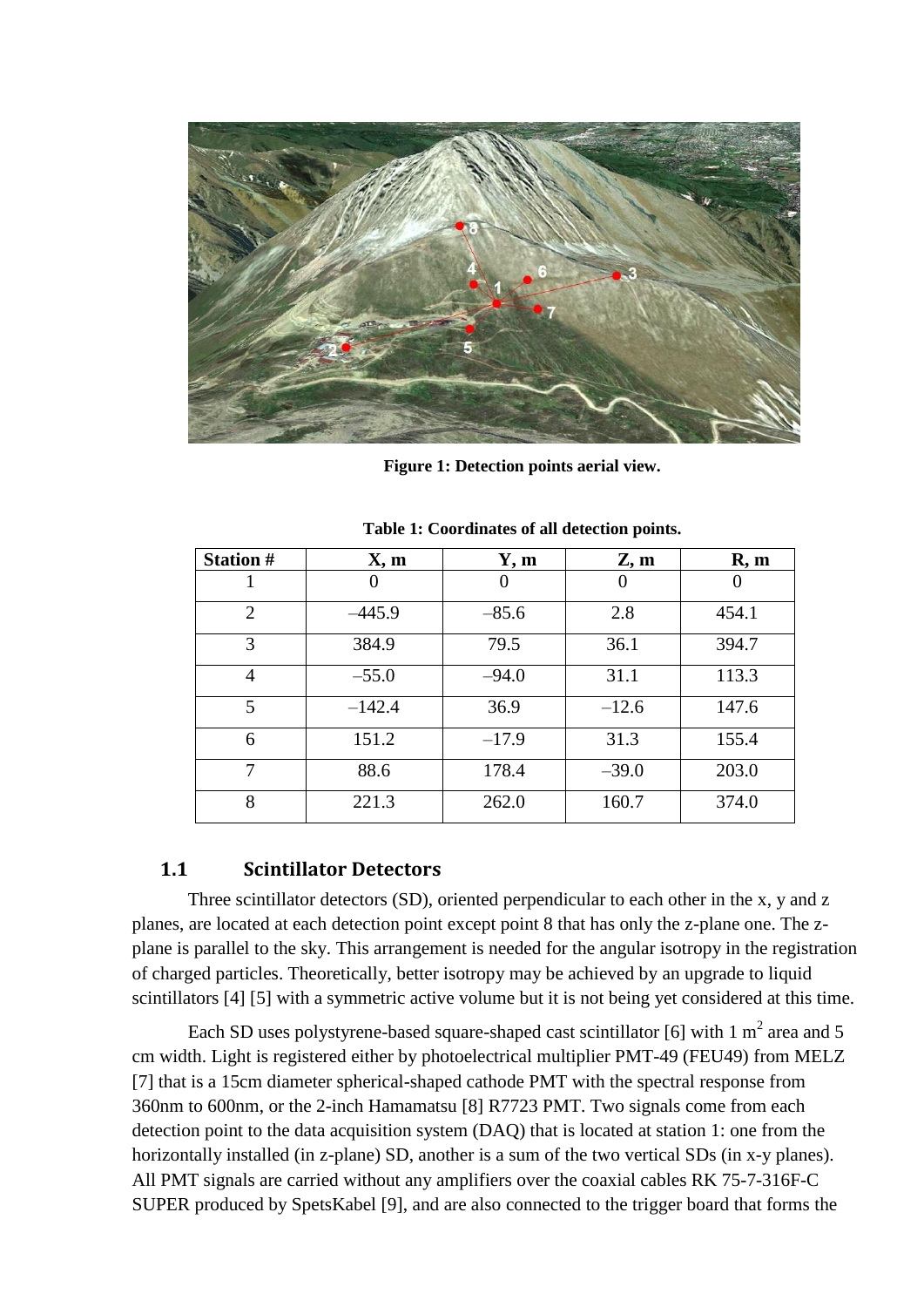master trigger signal. From the 8 detection points, there are 15 signal-carrying cables plus three additional ones used for testing purposes at the detection point 1.

## **1.2 Cherenkov Detector**

The Vavilov-Cherenkov Detector (VCD) is located next to detection point 1 as close to DAQ system as possible. The VCD consists of three parabolic mirrors 150cm diameter and 65cm focal length each mounted on the rotating support allowing registration of radiation in zenith angle range of  $0^{\circ}$ -80° and azimuthal angle range of  $0^{\circ}$ -360°. There is a PMT-49B (FEU49B) and a Hamamatsu H6527 PMT located in the focal point of two lower mirrors. The photocathode diameter for both PMTs is 15cm, thus allowing for the angle of view for each mirror is  $\sim$ 13<sup>o</sup>. A considered upgrade for this system may include the Geiger-mode avalanche photodetector [10] [11] arrays as they are not damaged by high light intensity such as moonlight. These are fast detectors as well and have been already used on a large scale in [12]. The three VCD channels are connected to DAQ using separate cable each.

# **2. Calibration of Cables**

All PMTs are connected to the DAQ system via coaxial cables of length ranges from 20m to ~500m. All these cables require calibration of the time delay and signal attenuation. In addition, the PMT pulse experiences widening as it traverses the cable. Note that attenuation of the signal is not used separately as the single particle response calibration of the SD is done via the actual cables thus it includes the attenuation. But the cable testing still provides the attenuation as the ratio of the reflected pulse area to the original one. The square root of the ratio should be taken to obtain the attenuation over the single length of the cable since with the use of reflection method the pulse travels the double length of the cable.



<span id="page-2-0"></span>**Figure 2: cable calibration setup schematic: ADC is used with PMT as signal source.**

The common setup used is shown in [Figure 2.](#page-2-0) The cable is disconnected at one end to obtain pulse reflection from it. R1 is the  $25\Omega$  resistor to achieve the impedance matching between the 50Ω for the ADC, and the cable that has impedance of 75Ω.

A test signal was provided from a stand-alone PMT49 with a 15cm x 15cm x 1cm plastic scintillator piece, and is recorded by the 14bit CAEN [13] DT5730 flash ADC. The PMT was biased at -1500V and cosmic ray events were selected by 40mV threshold.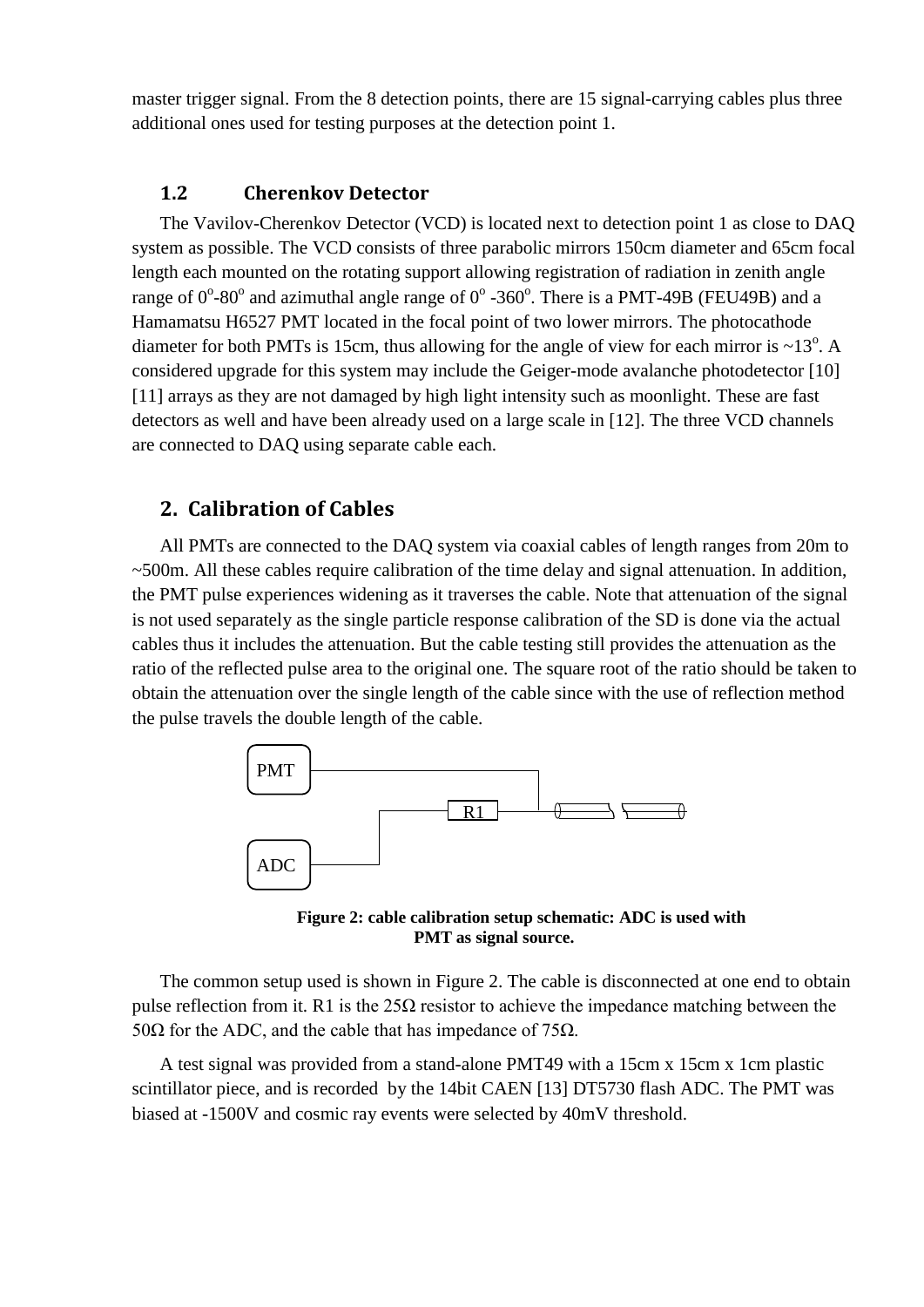### **2.1 Signal Analysis**

The waveform recorded by the ADC consist of 5110 data points digitized every 2ns each, for the total of  $10.22$  us. Since it is more convenient to work with positive polarity signals, the waveforms are inverted by being subtracted from  $2^{14}$  as 0-level is set there during the measurements. The average of the first hundred points is used to set the baseline value that is also subtracted from the waveform to zero the baseline. [Figure 3](#page-3-0) shows the (zoomed) baselinesubtracted inverted waveform showing the original pulse and the reflection.





<span id="page-3-0"></span>As the pulse widens, it is not trivial to define the time delay between the original and the reflected pulses. Normally, this definition is analysis-specific. For analysis purposes, the pulse front and total duration are defined as following: the *pulse front* is between 0.1 and 0.5 of the total area under the pulse (e.g. of the pulse cumulative distribution, CDF) and the *total duration* is between the level 0.1 and level 0.9 of the pulse cumulative distribution. Therefore, the time between the original and the reflected pulse is calculated at the same area values as well (e.g. 0.1, 0.5 and 0.9 of thepulse area). To illustrate this using [Figure 4,](#page-3-1) for time difference at 0.5 area, the difference in x-position is calculated between the points, corresponding to y-values of 0.5 for each pulse.

Additionally, ratios of total of the reflected pulse and the area of the original pulse are also calculated to monitor the charge loss in cable.



<span id="page-3-1"></span>**Figure 4: Normalized to unity integrals for original (left) and reflected (right) pulses.**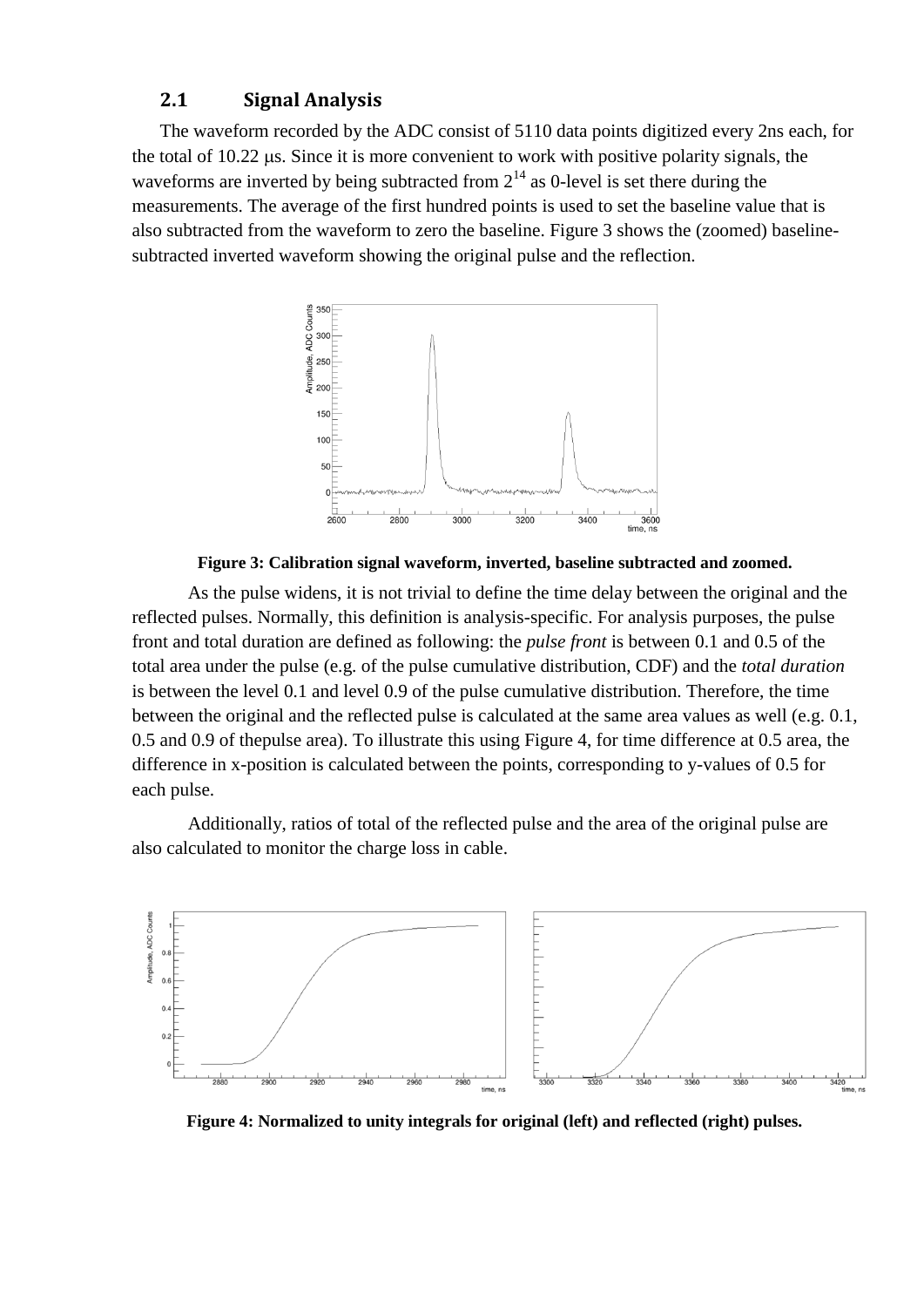First, the ADC data is processed. The integral is computed using the trapezoidal rule from the numpy package for Python programming language [14]. The integral of each pulse with the area normalized to unity as illustrated in [Figure 4.](#page-3-1) For all calibration pulses (~100 per each cable), the time between the mentioned above area fractions is computed. In addition, the values of areas themselves are also stored and compared to see the signal losses in cable.



**Figure 5: Example of Gaussian fit to the original peak.**

<span id="page-4-0"></span>Since defining pulse integration range is not straightforward in the case where not all pulses are identical, one needs to define integration range consistently for all pulses. This is achieved by the following schema: first, the peak of the pulse is found as a simple maximum. Then, a Gaussian is fitted to the peak. This fit (shown in [Figure 5\)](#page-4-0) is not matching the pulse well, but it is very stable and gives the approximate width of the pulse in a consistent method for all pulses encountered. Then integration range is defined as  $-4\sigma$  and  $+8\sigma$  from that the mean. Range is not symmetric to cover for the pulse intrinsic asymmetry. After the fit, the integral for each peak is numerically found. The next chapter will include the results from this calibration. Fit is done using ROOT package imported into Python (e.g. PyROOT) [15].

### **2.2 Data Analysis Results**

The stations, besides having numbers, also have their 'internal' names as well as color codes for the cables. The calibration data is given using the names for the convenience. [Table 2](#page-4-1) gives the connection between the station numbers and the internal names.

<span id="page-4-1"></span>

| <i>Station</i><br>name   | Center | Yastreb<br>OV | <b>Stone</b><br>Flower | Left | Kurash<br>kin | Right | <b>Bottom</b> | Upper | Cher       |
|--------------------------|--------|---------------|------------------------|------|---------------|-------|---------------|-------|------------|
| <b>Station</b><br>number |        |               |                        |      |               |       |               |       | <b>VCD</b> |

**Table 2: Names of detection stations**

The time calibration values and the ratios of the areas obtained from the ADC data directly are given in the [Table 3.](#page-5-0) The pulse widening is noticeable from the simple comparison of the time differences at 10, 50 and 90 percent of the pulse area. Specifically, this is very pronounced for the farthest stations, such as 2, 3 and 8.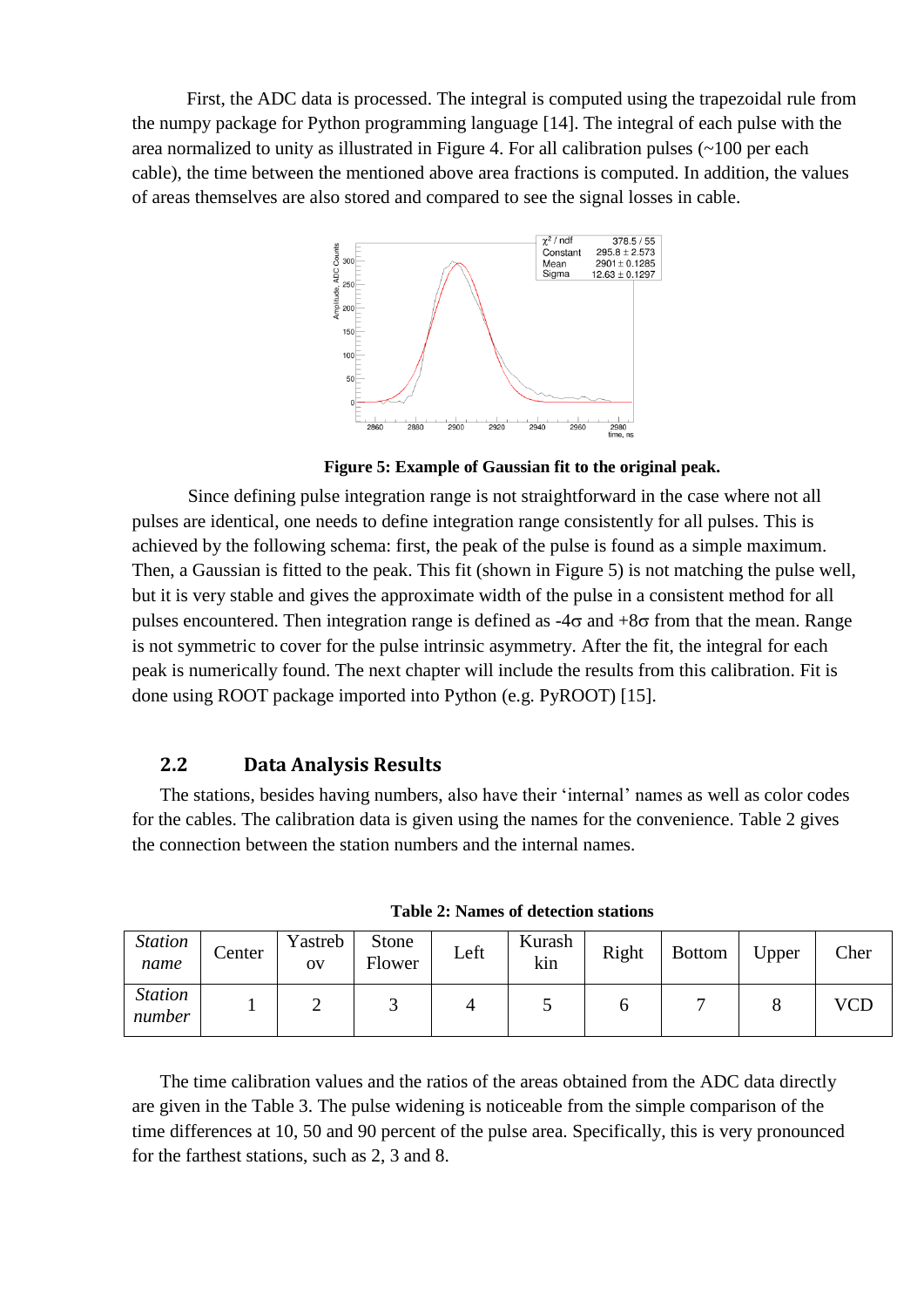<span id="page-5-0"></span>

| <b>Station and cable</b>                     | Time diff. at 10%<br>(n <sub>s</sub> ) | Time diff. at 50%<br>(n <sub>s</sub> ) | Time diff. at 90%<br>(ns) | Area ratio         |
|----------------------------------------------|----------------------------------------|----------------------------------------|---------------------------|--------------------|
| <b>Bottom New</b>                            | $764.98 \pm 0.10$                      | $767.31 \pm 0.15$                      | $783.69 \pm 0.86$         | $0.479 \pm 0.004$  |
| <b>Bottom Old</b>                            | $1016.14 \pm 0.11$                     | $1020.76 \pm 0.17$                     | $1040.95 \pm 0.65$        | $0.637 \pm 0.005$  |
| Center Blue                                  | $73.14 \pm 0.08$                       | $73.57 \pm 0.06$                       | $76.24 \pm 0.31$          | $0.598 \pm 0.003$  |
| Center Green                                 | $73.14 \pm 0.08$                       | $74.176 \pm 0.06$                      | $76.56 \pm 0.36$          | $0.598 \pm 0.003$  |
| Center Red                                   | $73.16 \pm 0.06$                       | $73.52 \pm 0.05$                       | $75.71 \pm 0.34$          | $0.597 \pm 0.004$  |
| <b>Center Red New</b>                        | $102.35 \pm 0.08$                      | $103.49 \pm 0.08$                      | $108.83 \pm 0.50$         | $0.72 \pm 0.005$   |
| Center White                                 | $73.56 \pm 0.07$                       | $73.97 \pm 0.06$                       | $76.51 \pm 0.33$          | $0.596 \pm 0.003$  |
| Center Yellow                                | $73.09 \pm 0.06$                       | $73.43 \pm 0.05$                       | $75.98 \pm 0.30$          | $0.596 \pm 0.003$  |
| Cher Green Red                               | $88.12 \pm 0.09$                       | $88.91 \pm 0.06$                       | $92.63 \pm 0.43$          | $0.583 \pm 0.004$  |
| Cher White Blue                              | $82.18 \pm 0.12$                       | $83.25 \pm 0.07$                       | $87.47 \pm 0.41$          | $0.583 \pm 0.004$  |
| <b>Cher Yellow</b>                           | $81.42 \pm 0.11$                       | $82.46 \pm 0.08$                       | $86.44 \pm 0.62$          | $0.582 \pm 0.003$  |
| Kurashkin New                                | $710.03 \pm 0.10$                      | $712.56 \pm 0.12$                      | $723.45 \pm 0.61$         | $0.506 \pm 0.004$  |
| Kurashkin Old                                | $893.38 \pm 0.08$                      | $895.50 \pm 0.11$                      | $905.31 \pm 0.60$         | $0.521 \pm 0.003$  |
| Left New                                     | $552.59 \pm 0.22$                      | $555.07 \pm 0.21$                      | $565.50 \pm 1.40$         | $0.525 \pm 0.008$  |
| Left Old                                     | $1061.06 \pm 0.29$                     | $1064.19 \pm 0.31$                     | $1077.26 \pm 1.60$        | $0.511 \pm 0.008$  |
| <b>Right New</b>                             | $561.96 \pm 0.08$                      | $564.00 \pm 0.11$                      | $574.15 \pm 0.60$         | $0.526 \pm 0.003$  |
| Right Old                                    | $717.57 \pm 0.11$                      | $720.83 \pm 0.16$                      | $735.60 \pm 0.96$         | $0.475 \pm 0.005$  |
| <b>Stone Flower New</b>                      | $1634.06 \pm 0.27$                     | $1642.09 \pm 0.37$                     | $1675.85 \pm 2.40$        | $0.429 \pm 0.01$   |
| Stone Flower Old                             | $2332.60 \pm 0.26$                     | $2339.77 \pm 0.42$                     | $2368.64 \pm 1.70$        | $0.461 \pm 0.008$  |
| Yastrebov New                                | $2079.86 \pm 0.48$                     | $2090.90 \pm 0.90$                     | $2134.78 \pm 5.69$        | $0.409 \pm 0.029$  |
| Yastrebov Old                                | $2548.12 \pm 0.36$                     | $2556.63 \pm 0.49$                     | $2590.20 \pm 2.60$        | $0.451 \pm 0.011$  |
| <b>Upper New using</b><br>function generator | $2049.13 \pm 0.05$                     | $2057.35 \pm 0.05$                     | $2094.28 \pm 0.21$        | $0.337 \pm 0.0008$ |
| <b>Upper New</b>                             | $2050.39 \pm 1.16$                     | $2061.21 \pm 1.50$                     | $2108.40 \pm 5.70$        | $0.369 \pm 0.031$  |

**Table 3: Time differences and area ratios from ADC data**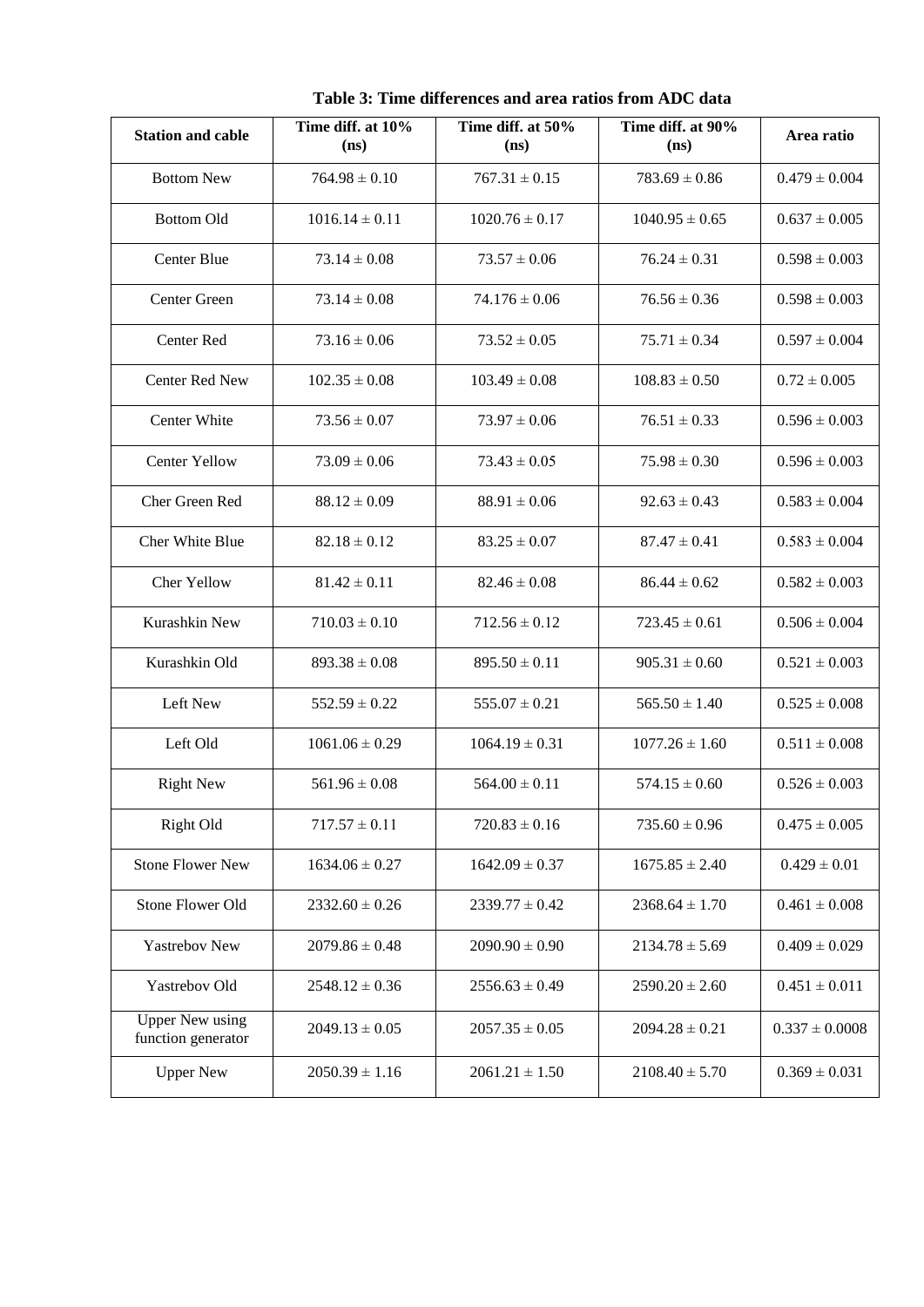## **3. Conclusion**

The calibration of all cables of Horizon-T has been completed. The time delay of the pulse at three different area fraction points is done for each pulse, thus showing the pulse widening as it travels along the cable. Widening is different between PMT and generator pulses so PMT is used for all channels. The losses in each cable are also monitored using the ratio of the areas of the reflected pulse over the original, taken between the same fractions of each pulse as the timings. This also indicates that any further calibrations of the SD and VCD should be done via their cables to include any effects implicitly.

## **Bibliography**

- [1] RU Beisembaev, EA Beisembaeva, OD Dalkarov, VA Ryabov, AV Stepanov, NG Vildanov, MI Vildanova, VV Zhukov, KA Baigarin, D Beznosko, TX Sadykov, NS Suleymenov, "The 'Horizon-T' Experiment: Extensive Air Showers Detection," *arXiv:1605.05179 [physics.ins-det],* May 17 2016.
- [2] D. Beznosko et al., "Horizon-T Extensive Air Showers detector system operations and performance," in *PoS(ICHEP2016)784, proceedings of ICHEP2016*, Chicago, 2016.
- [3] Duspayev et al., "The distributed particle detectors and data acquisition modules for Extensive Air Shower measurements at "Horizon-T KZ" experiment," in *PoS(PhotoDet2015)056, in proceedings to PhotoDet2015 conference*, Moscow, 2015.
- [4] L. J. Bignell at al., "Characterization and Modeling of a Water-based Liquid Scintillator," *Journal of Instrumentation, IOP Publishing,* vol. 10, p. 12009, 12/2015.
- [5] D. Beznosko, "Performance of Water-based Liquid Scintillator," *American Physical Society, APS,* April Meeting 2013, April 13-16, 2013.
- [6] Adil Baitenov, Alexander Iakovlev, Dmitriy Beznosko, "Technical manual: a survey of scintillating medium for high-energy particle detection," *arXiv:1601.00086,* 2016/1/1.
- [7] MELZ-FEU, 4922-y pr-d, 4с5, Zelenograd, g. Moskva, Russia, 124482 (http://www.melzfeu.ru).
- [8] Hamamatsu Corporation, 360 Foothill Road, PO Box 6910, Bridgewater, NJ 08807-0919, USA; 314-5,Shimokanzo, Toyooka-village, Iwatagun,Shizuoka-ken, 438-0193 Japan.
- [9] SpetsKabel Inc., 6/1-5 Birusinka St., Moscow, Russia. http://www.spetskabel.ru/.
- [10] D. Beznosko, "Novel multi-pixel silicon photon detectors and applications in T2K," *arXiv:0910.4429,* 2009.
- [11] T Beremkulov at al., "Random Number Hardware Generator Using Geiger-Mode Avalanche Photo Detector," *arXiv:1501.05521,* Jan 2015.
- [12] S Assylbekov et al., "The T2K ND280 off-axis pi–zero detector," *Nuclear Instruments and Methods in Physics Research Section A,* vol. 686, pp. 48-63, 2012/9/11.